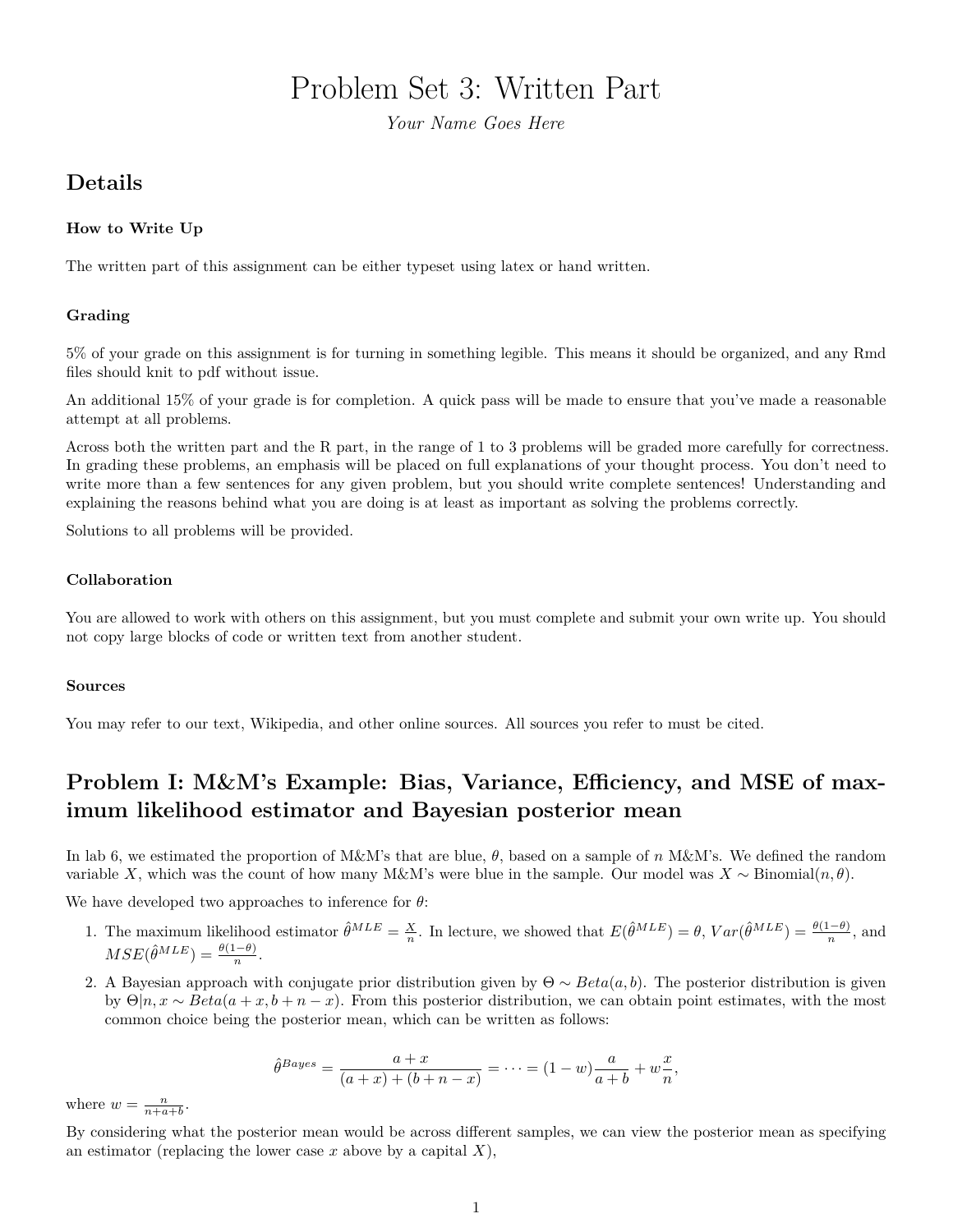$$
\hat{\theta}^{Bayes} = (1 - w) \frac{a}{a + b} + w \frac{X}{n}.
$$

In the lab, we considered three different prior specifications for Θ with different level of informativeness, and we saw that for a large sample size it didn't matter which prior we used; the resulting estimates were essentially the same as each other and as the maximum likelihood estimate.

Let's now look more closely at how the Bayesian and Frequentist methods compare for smaller sample sizes. For concreteness, let's work with the intermediate of our three prior specifications, Θ ∼ Beta(2*,* 8). Let's also imagine that our sample size is fixed at 10.

In this case,  $w = \frac{n}{n+a+b} = \frac{10}{10+2+8} = 0.5$ , and the Bayesian estimator reduces to

$$
\hat{\theta}^{Bayes} = (1 - w)\frac{a}{a + b} + w\frac{X}{n} = 0.5\frac{2}{10} + 0.5\frac{X}{10}
$$

- (1) Find the bias of  $\hat{\theta}^{Bayes}$  (this will depend on the value of  $\theta$ ).
- (2) For what value of  $\theta$  is  $\hat{\theta}^{Bayes}$  unbiased? How does that relate to the prior distribution?
- **(3)** Find the variance of  $\hat{\theta}_{Baves}$  in terms of  $\theta$ .
- (4) Find an expression for the MSE of  $\hat{\theta}_{Bayes}$  in terms of  $\theta$ .

## **Problem II: Exponential model for hospital waiting times**

Let's revisit an earlier example where we were waiting times for patients at hospital emergency departments. Here is the problem description from problem set 1:

The National Center for Health Statistics, a division within the U.S. Centers for Disease Control, conducts a nationally representative survey of hospitals each year to track the waiting times for emergency room visits (that is, how much time passed between when a patient arrived at the hospital and when they were seen by a doctor or registered nurse). In this problem, we will model the distribution of waiting times for 1874 emergency department visits from 2012. The output below shows a plot of the data.



An exponential distribution is often used to model waiting times. Suppose we adopt the data model

 $X_i \stackrel{\text{i.i.d.}}{\sim} \text{Exponential}(\lambda), i = 1, \ldots, n$ ,

where  $X_i$  is the waiting time for visit number *i*. In our data set we have observed values  $x_1, \ldots, x_n$ , where  $n = 1874$ .

We will use the parameterization of the Exponential distribution given on the common probability distributions handout:  $f_{X_i|\Lambda}(x_i|\lambda) = \lambda e^{-\lambda x_i}$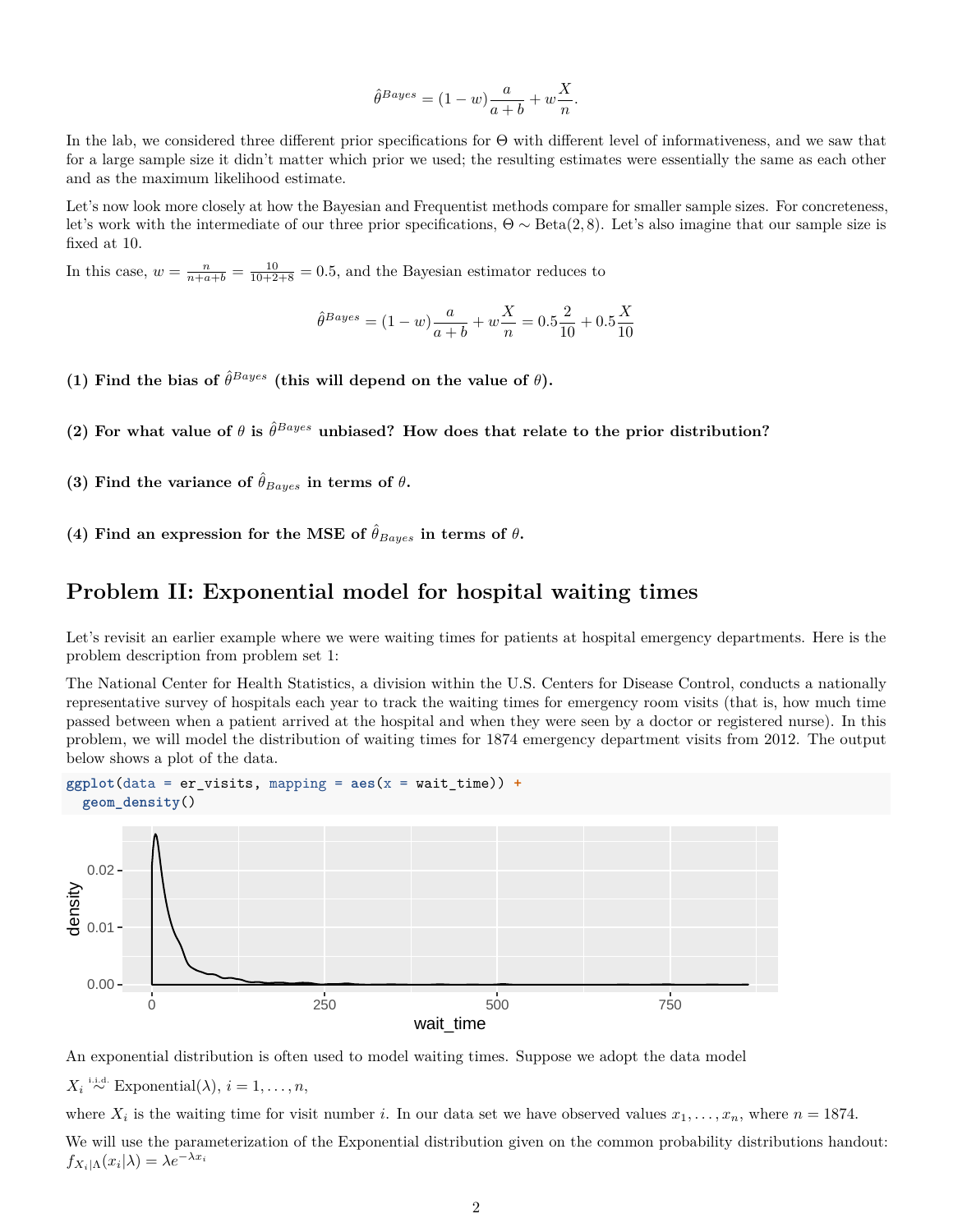**(1) Show that the Gamma distribution is a conjugate prior for the parameter** *λ***. State the posterior distribution and all of its parameters.**

If we use the prior  $\Lambda \sim \text{Gamma}(\alpha, \beta)$ , then  $\Lambda$  has pdf  $f_{\Lambda}(\lambda) = \frac{\beta^{\alpha}}{\Gamma(\alpha)}$  $\frac{\beta^{\alpha}}{\Gamma(\alpha)} \lambda^{\alpha-1} e^{-\beta \lambda}$ 

**(2) Consider the three Gamma distribution probability density functions in the plot below. Which one would be most appropriate for use as a prior distribution by an analyst who did not know much about emergency room waiting times? Explain your answer in a sentence or two.**

```
beta1 \leftarrow 1
alpha1 <-1beta2 \leftarrow 10alpha2 <-10beta3 \leftarrow 0.1alpha3 \leq 1ggplot(data = data-frame(x = c(0, 10)), mapping = aes(x = x)) +stat_function(fun = dgamma, args = list(rate = beta1, shape = alpha1)) +
  stat_function(fun = dgamma, args = list(rate = beta2, shape = alpha2), color = "orange") +
  stat_function(fun = dgamma, args = list(rate = beta3, shape = alpha3), color = "cornflowerblue") +
  theme_bw()
```


**Problem III: Multinomial model for Jane Austen word usage**

#### **Background on Multinomial distribution**

The multinomial distribution is a distribution for a random vector  $\mathbf{X} = (X_1, X_2, \ldots, X_k)$  (a single observation from the multinomial distribution is a vector of length *k*).

Suppose  $\mathbf{X} \sim \text{Multinomial}(n, \theta)$ , where  $\theta = (\theta_1, \theta_2, \dots, \theta_k)$ .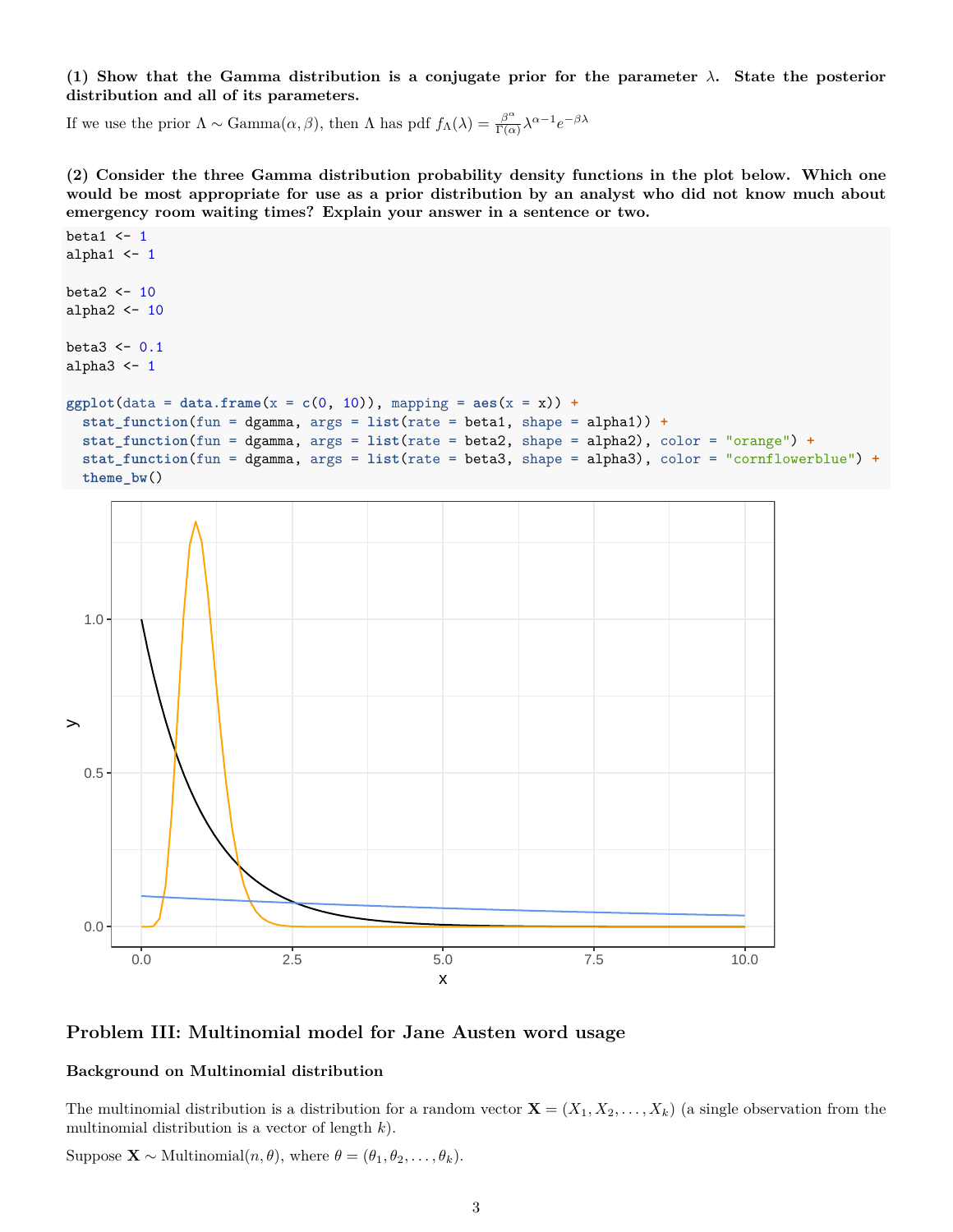$\mathbf{X} = (X_1, X_2, \ldots, X_k)$  is a vector of counts for how many observations fell into each of *k* categories in *n* independent trials where the item sampled in each trial falls into category *j* with probability  $\theta_i$ . More concretely, imagine rolling a weighted die with *k* sides *n* times, and on each roll, side *j* comes up with probability  $\theta_j$ . The vector *X* records how many times each face of the die came up. (Note that since exactly one side of the die must come up on each roll, we must have  $\sum_{j=1}^{k} \theta_j = 1$ .)

The probability mass function of *X* is

 $f_{\mathbf{X}}(x|\theta) = \frac{n!}{x_1! x_2! \cdots x_k!} \theta_1^{x_1} \theta_2^{x_2} \cdots \theta_k^{x_k}$ 

#### **Background on Dirichlet distribution**

The Dirichlet distribution is a distribution on a vector of probabilities that sum to 1, such as the probabilities for each side of the die coming up in the multinomial distribution. Its parameters are a vector  $\alpha = (\alpha_1, \alpha_2, \dots, \alpha_k)$ .

If  $\Theta = (\Theta_1, \ldots, \Theta_k)$  are jointly distributed as Dirichlet $(\alpha_1, \alpha_2, \ldots, \alpha_k)$ , then the joint pdf of  $\Theta$  is given by:

$$
f_{\mathbf{\Theta}}(\theta) = \frac{1}{B(\alpha)} \prod_{j=1}^{k} \theta_j^{\alpha_j - 1}
$$

Here,  $B(\alpha)$  is a complicated function of  $\alpha$  that's just there to ensure that the joint pdf of  $\Theta$  integrates to 1.

#### **Problem set up**

This problem has been adapted (heavily) from problem 13.9 in Rice. Note that I think this is not actually the way I would analyze these data, but it's still an interesting example to think about. Here's a quote from Rice:

When Jane Austin died, she left the novel *Sanditon* only partially completed, but she left a summary of the remainder. A highly literate admirer finshed the novel, attempting to emulate Austen's style, and the hybrid was published. Morton (1978) counted the occurrences of various words in several works: Chapters 1 and 3 of *Sense and Sensibility*, Chapters 1, 2, and 4 of *Emma*, Chapters 1 and 6 of *Sanditon* (written by Austen), and Chapters 12 and 24 of *Sanditon* (written by her admirer).

Problem 13.9 in the book says:

This problem considers some more data on Jane Austen and her imitator (Morton 1978). The following table gives the relative frequency of the word *a* preceded by (PB) and not preceded by (NPB) the word *such*, the word *and* followed by (FB) and not followed by (NFB) the word *I*, and the word *the* preceded by and not preceded by *on*. [I have added column totals.]

To simplify this problem, we will examine only the uses of these phrases in the two sections of *Sanditon*.

| Words      |     | Austen Imitator |
|------------|-----|-----------------|
| a PB such  | 8   | 2               |
| a NPB such | 93  | 81              |
| and FB I   | 12  | 1               |
| and NFB I  | 139 | 153             |
| the PB on  | 8   | 17              |
| the NPB on | 221 | 204             |
| Total      | 481 | 458             |

The idea of this analysis is to treat the phrase counts in each part of the book as a realization of a multinomial random vector with unknown cell probabilities specific to that author and a known total count. For example, the vector of phrase counts for the part of *Sanditon* written by Jane Austen, (8, 93, 12, 139, 8, 221), is modeled as a realization of a multinomial random variable with size  $n = 481$  and unknown probability vector  $\theta^{Austen} = (\theta_1^{Austen}, \theta_2^{Austen}, \theta_3^{Austen}, \theta_4^{Austen}, \theta_5^{Austen}, \theta_6^{Austen})$ . You might think of this vector as representing Austen's relative preference for each of the six word constructions in the table. Similarly, there is a second vector  $\theta^{Imitator} = (\theta_1^{Imitator}, \theta_2^{Imitator}, \theta_3^{Imitator}, \theta_4^{Imitator}, \theta_5^{Imitator}, \theta_6^{Imitator})$  representing the imitator's relative preference for each of the word constructions in the table.